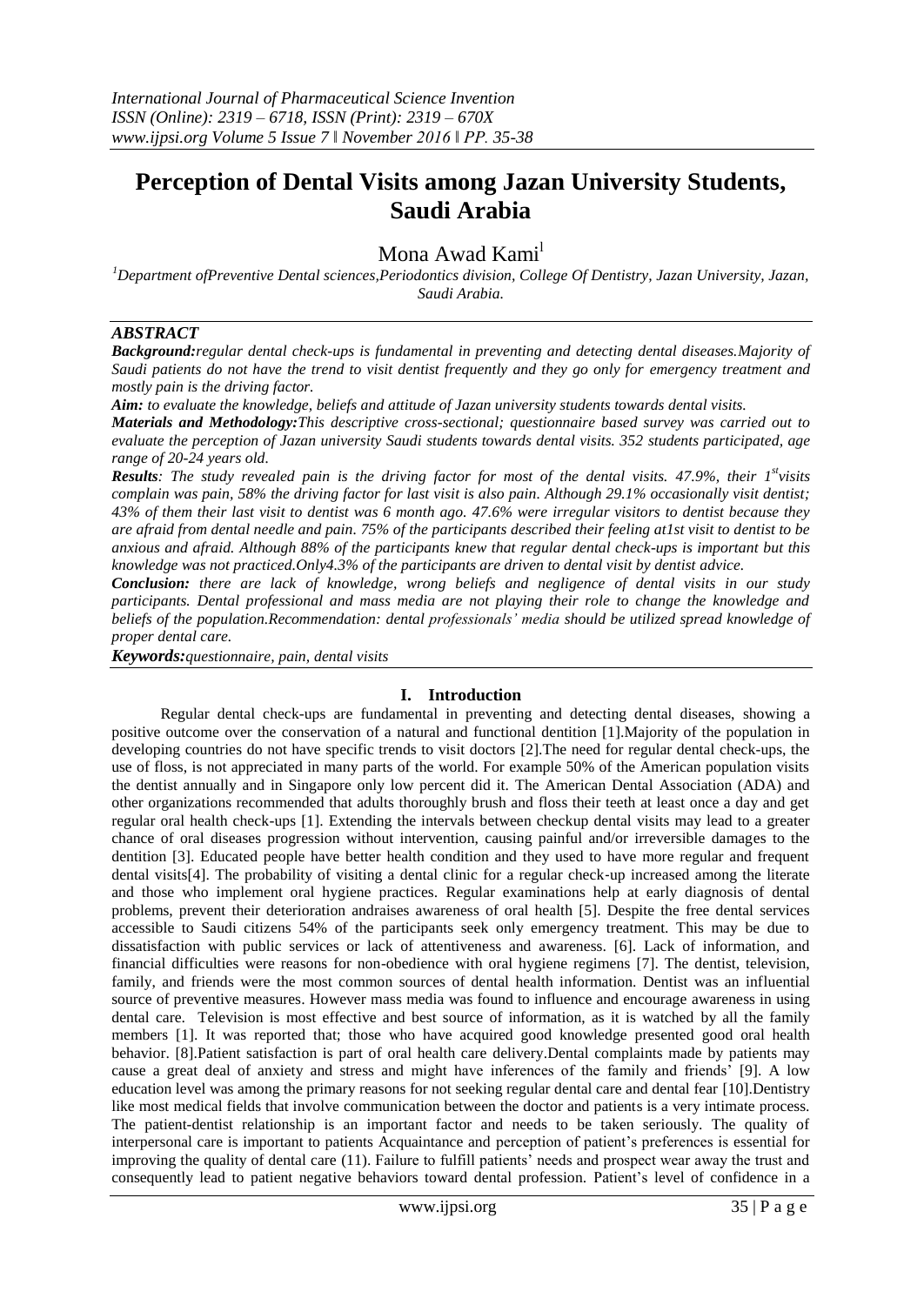dentist governs whether that patient regularly go for oral healthcare[12]. The prevalence of dental anxiety has been documented in many countries worldwide. Avoidance of dental care, irregular dental attendance, and poor cooperation with care provider are considered the main outcomes of dental anxiety ([0].Dental painwas the reason for visiting the dentist andthe people rarely seek an appointment for check-up[3], [13]. The reasons behind non visiting dentist was found by many studies to be explained in terms of the high cost of dental treatment , fear of pain and discomfort associated with dental procedure [14], fear of drilling and dental needle phobia [13]

## **II. Material And Methods**

The study design was a cross-sectional survey using a self-administered, structured and pre-validated close ended questionnaire that evaluate the knowledge, beliefs and attitude of Jazan university students towards dental visits. Questionnaire was designed by a team of dental professionals after a thorough literature review. Questionnaire was prepared in English language and translated to Arabic language for the convenience of the study population. The questionnaire was designed to be comprehensible and was pretested on a group of ten students who were requested to complete the questionnaire. The pre-test focused on the student's ability to understand the vocabulary used in the questionnaire.Four hundred questionnaires were distributed randomly among Jazan university students kingdom of Saudi Arabia; total of 352 students participated and responded to the study. Participants are all college students with equal gender participation and age range of 20-24 years old. Exclusion criteria were medical and dental students, and those who refused to take part in the study. The study was carried out in the month of March-June 2015. Consent was obtained from all the individuals who participated in the study. Confidentiality and anonymity of the respondents were assured. Care was taken that students did not duplicate each other's answers by asking each one to answer separately maintaining some space between them. Assessment of patient's dental visit knowledge included items on the reasons for visiting dentist, reason for not visiting dentist, frequency of visiting dentist, time and driving factor and feeling at 1st dental visit, last dental visit time and driving factor, source of oral health information, idea about regular dental visit for checkup, sources of information about oral health. The completed questionnaire was collected and was subjected to statistical analysis. The data was analyzed using the statistical Package for Social Sciences version 20 software. Descriptive statistics was used to summarize the sample and responses of the questionnaire.

## **III. Results And Discussion**

**Dental visit driving factors:** In our study 58.2% of the participants visited dentist only for treatment of pain which is similar to the result of Hind Al Johani56.9% [3], and less than Sharma et al results 36% of the participants' pain is the reason for visiting. Only 21.4% of our study participants their dental visit is without complain, which was high compared to Sharma et al study results showed 12.46% visited for regular checkup. [14]

**Last dental visit time and driving factor**: 44.2% of the study population reported visiting a dentist during last 6 months, and 44.7% their last visit driving factor was pain.Only 4.3% are advised by dentists, this reflected that dental practitioners are not taking their role to influence and encourage awareness in using dental care (figure number 1).

**Frequency of visiting the dentist**: Our study participants 12% visited the dentist once or twice per year. This is similar Sharma et al results showed 12.5% visited for regular checkup. However 47.9% visit dentist when they have pain and 29.1% are occasional visitors [14]. The finding of ElBcheraoui et al 11.5% participants had visited a dental clinic for a routine check‐up and (48.6%) for a complaint during the last year [5]. And inconsistent with the results of Hind Eljohani 24.8% visited twice per year or more [3]

**Regular dental visits**: 88.9% of the participants thought regular dental visit are important although surprisingly small percentage only (12%) used to visit dentist on regular basis; once or even twice per year figure (2).65% of our study participants thought oral health is as important as general health. This showed that the study participants acquired good knowledge, but this knowledge was not implemented into practice by acquiring regular dental visits; this reflect that there was a big gap between participants' knowledge and practice. Baseer MA et al 2012 results showed 92.5% agreed that regular dental visit was important, however morethan 50% of his study participants showed a positive attitude toward necessity of regular visit to dentist[13]. But only 62.5% of Baseer MA et al 2016 participants agreed with the importance of regular dental visits [15].

**Dental phobia, fear and anxiety:** When participants are asked about how they felt at their dental appointment 28.5 % is extremely anxious & too much afraid & 45.9% are slightly afraid and 17.5% of the participants had a positive feeling. This is consistent with the results of Khalifastudy of dental anxiety scores (27.5%) are extremely anxious [10].

**Reasons for irregular dental visits:**When participants were asked about why they are irregular visitors to dentists;half of them have dental injection phobia (47.6%), 10% afraid of dental drill and its sounds and, only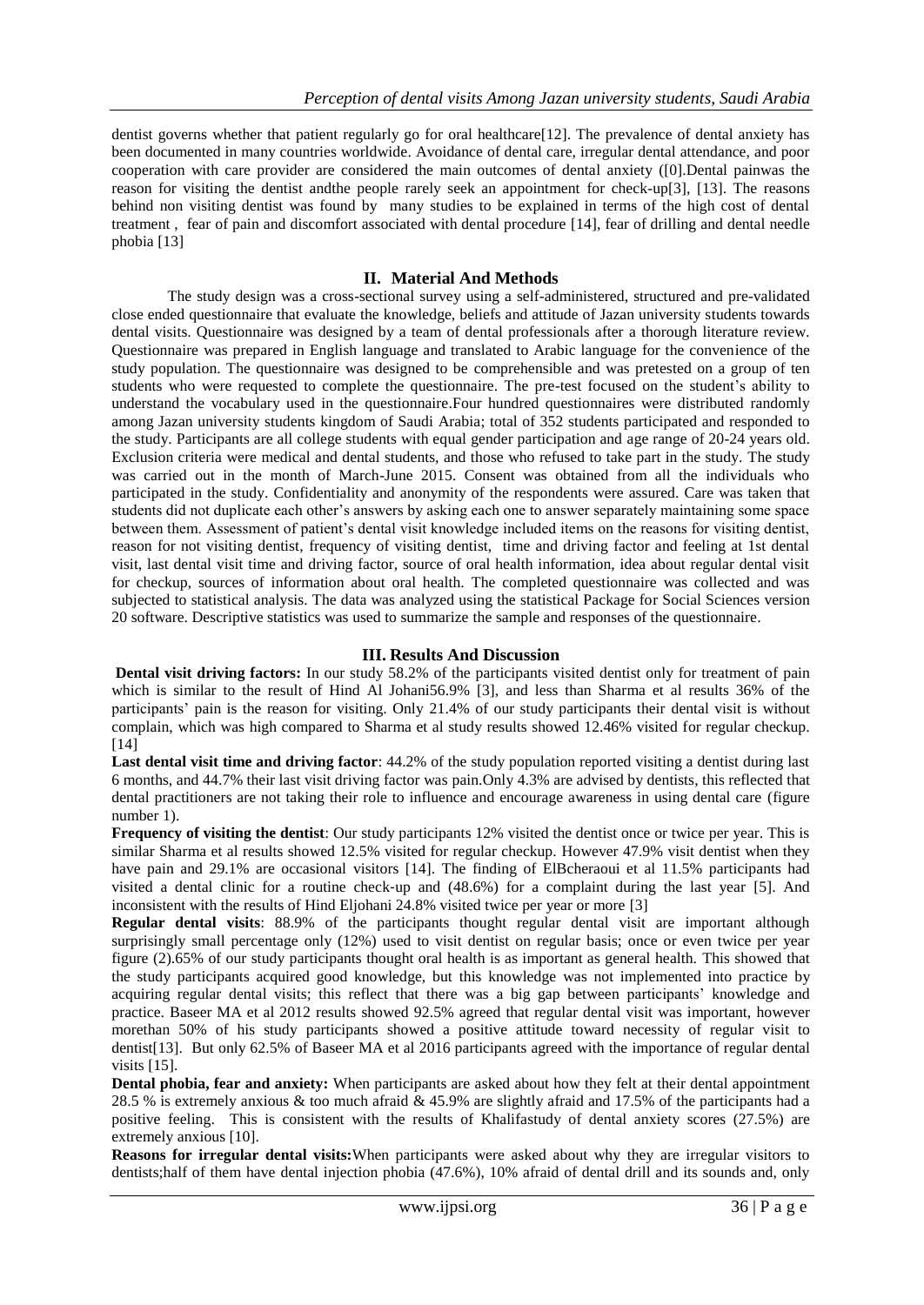1.2% reported that; dental treatment is expensive, 23.1% because they did not have pain. While for Fatinstudy results only 14% are because of dental phobia and long waiting for governmental hospitals and high cost for private ones[7]. Baseer MA et alstudy concluded that fear of drilling was the main reason for avoiding or not visiting the dentist [13]. KhalifaKhalifa study conclude that the participants who are slightly anxious; some of them had a positive feeling after the first appointment[10]. However those who are extremely anxious were negative about dental appointment. Sharma et al reported30.39% non-visiting because of fear of pain and discomfort, (31.31%) high cost, (16.72%) lack of time [14]. Lack of information, and financial difficulties were, reasons for non-adherence with oral hygiene regimens (Fatinawartani 2009). Only 4.3% are advised by dentist [7].

#### **IV. Conclusion**

The findings of this study conclude that; there was lack of perception, awareness behavior towardsdental visits and its role in preventing oral diseases.Dental professional should make every power to educate the public; the benefits and importance of regular dental visit.Intensive dental educational programs in schools, strong measures should be taken to reduce and eliminate dental treatment phobia, use all measures and new techniques to reduce dental anxiety and phobia.Formulate strategies to develop and implement programs to increase the awareness of oral health.These programs are needed to educate patients about the importanceof visiting the dentist on a regular basis.

| 1) Do you think regular dental checkup is          | Percent | 2) Do you think oral health is as important as<br>Percent |         |
|----------------------------------------------------|---------|-----------------------------------------------------------|---------|
| important                                          |         | general health?                                           |         |
| regular dental checkup is important                | 88.9%   | Yes I think oral health is as important as general        | 65%     |
| regular dental treatment is not important          | 11.1%   | health                                                    | 26%     |
| 3) Frequency of visiting dentist                   | Percent | 4) Dental visit driving factors                           | Percent |
| once or twice per year                             | 12.0%   | pain                                                      | 58.2%   |
| Occasionally                                       | 29.1%   | not feeling good                                          | 11.1%   |
| if I have pain                                     | 47.9%   | felling nothing                                           | 21.4%   |
| never visited dentist                              | 11.1%   |                                                           |         |
| 5) How do you feel when you visit dentist          | Percent | 6) Reasons for irregular dental visits                    | percent |
| too much afraid                                    | 28.5%   | afraid from dental drill and it's sounds                  | 10.0%   |
| Slightly or moderately afraid                      | 45.9%   | afraid from dental needle                                 | 47.6%   |
| not afraid                                         | 17.1%   | no nearby clinic                                          | 8.8%    |
| no visit                                           | 6.3%    | didn't have time                                          | 8.5%    |
|                                                    |         | dental treatment is expensive.                            | 1.1%    |
|                                                    |         | didn't have pain                                          | 22.8%   |
| 7) what is the driving factor for your last dental | Percent | 8) time for your last dental visit                        | Percent |
| visit                                              |         |                                                           |         |
| Pain                                               | 44.7%   | before 6 month                                            | 43.0%   |
| advised by friend or family member                 | 15.7%   | before 1-2 years                                          | 25.6%   |
| Advised by dentist                                 | 4.3%    | in the last 2-5 years                                     | 6.8%    |
| Other                                              | 26.5%   | more than 5 years ago                                     | 15.4%   |
| no visit                                           | 5.7%    |                                                           |         |

|                                                              |  | V. Figures And Tables |
|--------------------------------------------------------------|--|-----------------------|
| Table showing the percent for the study different variables: |  |                       |

**Figure number (1) last dental visit driving factor**